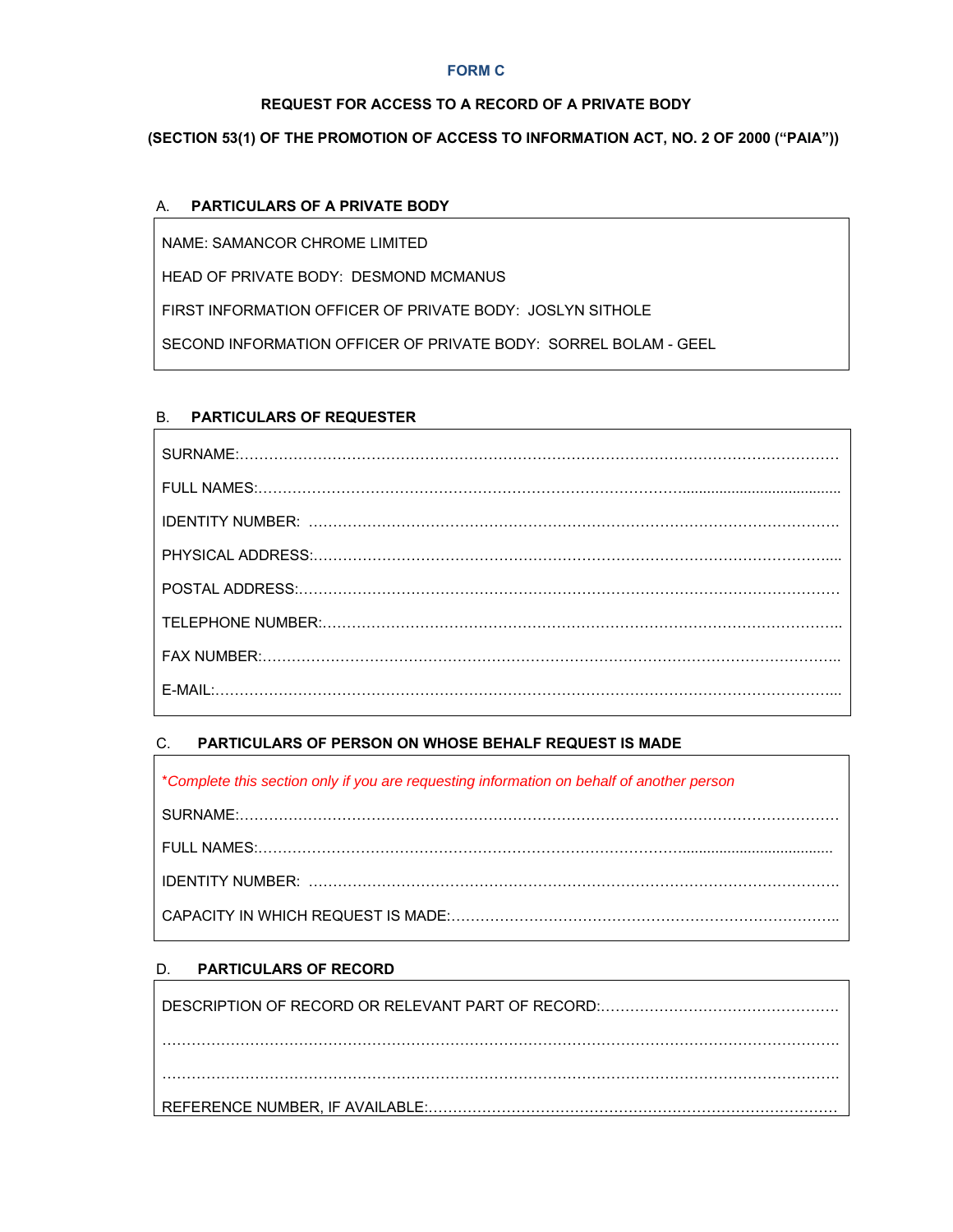FURTHER PARTICULARS OF RECORD, IF ANY:……………………………………………………………… …………………………………………………………………………………………………………………………. ………………………………………………………………………………………………………………………….

#### E. **FEES**

A REQUEST FOR ACCESS TO A RECORD, OTHER THAN A RECORD CONTAINING PERSONAL INFORMATION ABOUT YOURSELF, WILL BE PROCESSED ONLY AFTER A REQUEST FEE HAS BEEN PAID.

THE REQUEST FEE PAYABLE, IN TERMS OF THE FEE SCHEDULE ATTACHED, IS **R50.00**

THE FEE PAYABLE FOR ACCESS TO A RECORD DEPENDS ON THE FORM IN WHICH ACCESS IS REQUIRED AND THE REASONABLE TIME REQUIRED TO SEARCH FOR AND PREPARE A RECORD. SEE SCHEDULE ATTACHED.

IF YOU QUALIFY FOR EXEMPTION OF THE PAYMENT OF ANY FEE, PLEASE STATE THE REASON FOR EXEMPTION.

REASON FOR EXEMPTION:………………………………………………………………………………………

\**If the space provided is inadequate, continue on a separate folio. The requester must sign all additional folios.* 

#### F. **FORM OF ACCESS TO RECORD**

IF YOU ARE PREVENTED BY DISABILITY TO READ, VIEW OR LISTEN TO THE RECORD IN THE FORM OF ACCESS PROVIDED FOR IN 1 TO 4 HEREUNDER, MARK APPROPRIATE BOX WITH AN X AND INDICATE IN WHICH FORM THE RECORD IS REQUIRED.

COMPLIANCE WITH YOUR REQUEST IN THE SPECIFIED FORM MAY DEPEND ON THE FORM IN WHICH THE RECORD IS AVAILABLE.

ACCESS IN THE FORM REQUESTED MAY BE REFUSED IN CERTAIN CIRCUMSTANCES. IN SUCH A CASE, YOU WILL BE INFORMED IF ACCESS WILL BE GRANTED IN ANOTHER FORM.

THE FEE PAYABLE FOR ACCESS FOR THE RECORD, IF ANY, WILL BE DETERMINED PARTLY BY THE FORM IN WHICH ACCESS IS REQUESTED.

| <b>DISABILITY</b> |  | FORM IN WHICH RECORD IS REQUIRED |  |  |
|-------------------|--|----------------------------------|--|--|
| <b>BLINDNESS</b>  |  | <b>PRINTED OR WRITTEN</b>        |  |  |
| <b>DEAF</b>       |  | <b>VISUAL</b>                    |  |  |
| OTHER             |  | <b>AUDIO</b>                     |  |  |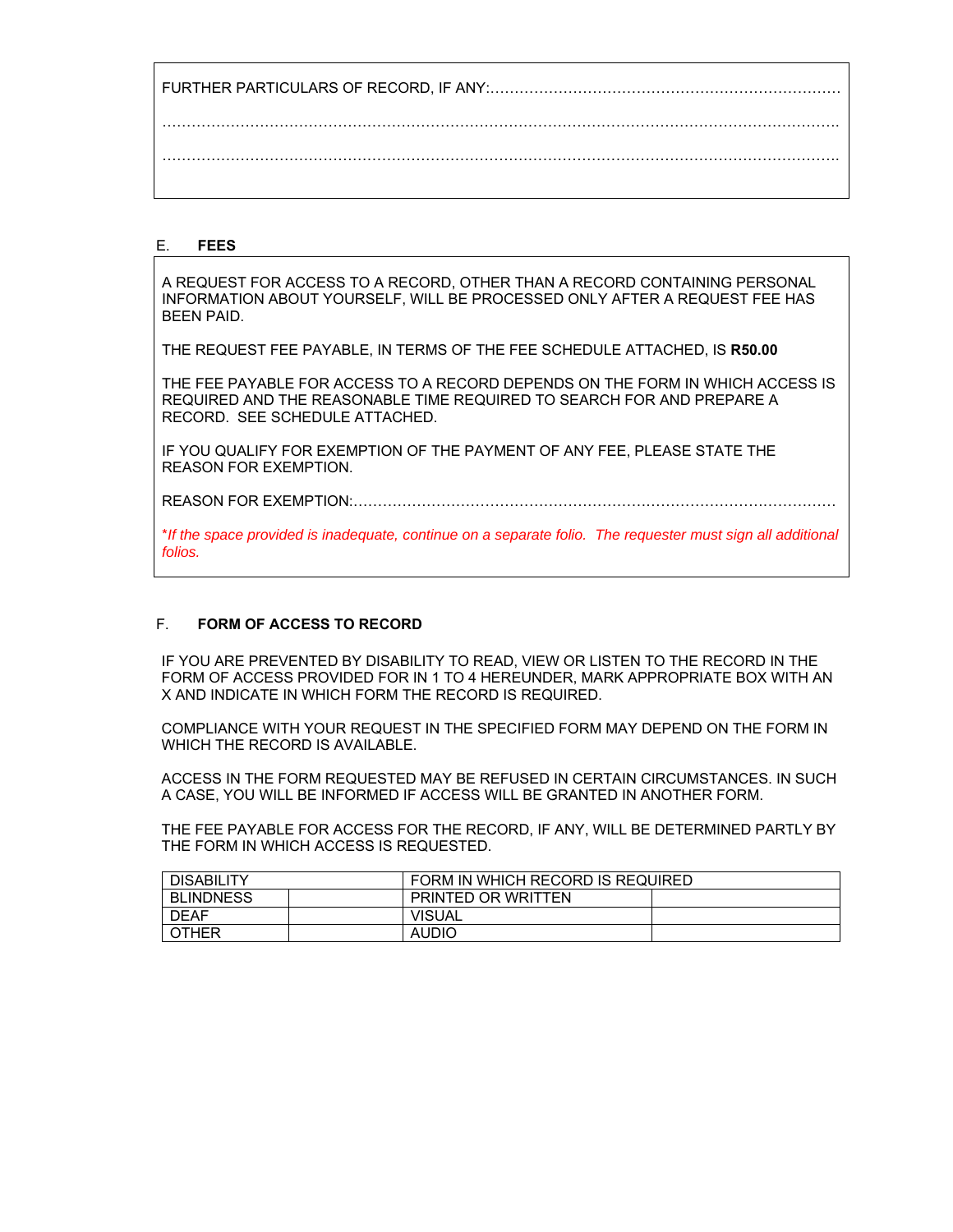|                | IF THE RECORD IS IN WRITTEN OR PRINTED FORM                                               |  |                                                                     |            |     |
|----------------|-------------------------------------------------------------------------------------------|--|---------------------------------------------------------------------|------------|-----|
|                | COPY OF RECORD I                                                                          |  | INSPECTION OF RECORD                                                |            |     |
| 2.             |                                                                                           |  | IF THE RECORD CONSISTS OF VISUAL IMAGES, THIS INCLUDES PHOTOGRAPHS, |            |     |
|                | SLIDES, VIDEO RECORDINGS, COMPUTER GENERATED INAGES, SKETCHES, ETC.                       |  |                                                                     |            |     |
|                | COPY THE IMAGE                                                                            |  | <b>VIEW THE IMAGE</b>                                               |            |     |
| 3.             | IF THE RECORD CONSISTS OF RECORDED WORDS OR INFORMATION WHICH CAN                         |  |                                                                     |            |     |
|                | BE REPEODUCED IN SOUND                                                                    |  |                                                                     |            |     |
|                | LISTEN TO THE                                                                             |  | TRANSCRIBE SOUNDTRACK                                               |            |     |
|                | <b>SOUNDTRACK</b>                                                                         |  | IN WRITTEN OR PRINTED                                               |            |     |
|                | AUDIO CASSETTE                                                                            |  | <b>FORMAT</b>                                                       |            |     |
| 4 <sub>1</sub> | IF RECORD IS HELD ON COMPUTER OR IN AN ELECTRONIC OR MACHINE-READABLE                     |  |                                                                     |            |     |
|                | <b>FORMAT</b>                                                                             |  |                                                                     |            |     |
|                | PRINTED COPY OF                                                                           |  | COPY IN COMPUTER                                                    |            |     |
|                | <b>RECORD</b>                                                                             |  | <b>READABLE FORM (STIFFY</b>                                        |            |     |
|                |                                                                                           |  | OR DISK)                                                            |            |     |
|                |                                                                                           |  | IF YOU REQUESTED A COPY OR TRANSCRIPTION OF A                       | <b>YES</b> | NO. |
| 5.             | RECORD (ABOVE), DO YOU WISH THE COPY OR<br>TRANSCRIPTION TO BE POSTED TO YOU? PLEASE NOTE |  |                                                                     |            |     |
|                |                                                                                           |  |                                                                     |            |     |
|                | THAT POSTAGE IS PAYABLE                                                                   |  |                                                                     |            |     |

# G. **PARTICULARS OF RIGHT TO BE EXCERCISED OR PROTECTED**

INDICATE WHAT RIGHT IS TO BE EXERCISED OR PROTECTED:………………………………………… EXPLAIN WHY THE INFORMATION REQUESTED IS REQUIRED FOR THE EXERCISE OR PROTECTION OF THE AFOREMENTIONED RIGHT: ………………………………………………………… ………………………………………………………………………………………………………………………….

\**If the space provided is inadequate, continue on a separate folio. The requester must sign all additional folios.*

# H. **NOTICE OF DECISION REGARDING REQUEST FOR ACCESS**

YOU WILL BE NOTIFIED IN WRITING WHETHER YOUR REQUEST HAS BEEN APPROVED OR DENIED. IF YOU WISH TO BE INFORMED IN ANOTHER MANNER, PLEASE SPECIFY THE MANNER AND PROVIDE THE NECESSARY PARTICULARS TO ENABLE COMPLIANCE WITH YOUR REQUEST.

PLEASE STATE THE MANNER, OTHER THAN WRITING, IN WHICH YOU WOULD LIKE TO BE INFORMED OF THE DECISION REGARDING ACCESS: ……………………………….

# I. **PROTECTION OF PERSONAL INFORMATION ACT ("POPIA") CONSIDERATIONS**

THE PERSONAL INFORMATION COLLECTED IN B. AND C. ABOVE WILL BE USED TO:

- 1. VERIFY THE REQUESTOR'S IDENTITY (OR THAT OF THE REQUESTOR'S PROXY);
- 2. ASSESS THE AUTHORITY OF THE PROXY TO MAKE THE REQUEST (WHERE APPLICABLE);
- 3. EVALUATE THE REQUEST IN LINE WITH THE INFORMATION SOUGHT AND THE AUTHORITY IN TERMS OF WHICH THE REQUEST IS MADE;

4. COMMUNICATE WITH THE REQUESTOR THROUGHOUT THE EVALUATION PROCESS; AND

5. PROVIDE FEEDBACK BY GRANTING OR DENYING THE REQUEST IN LINE WITH PAIA.